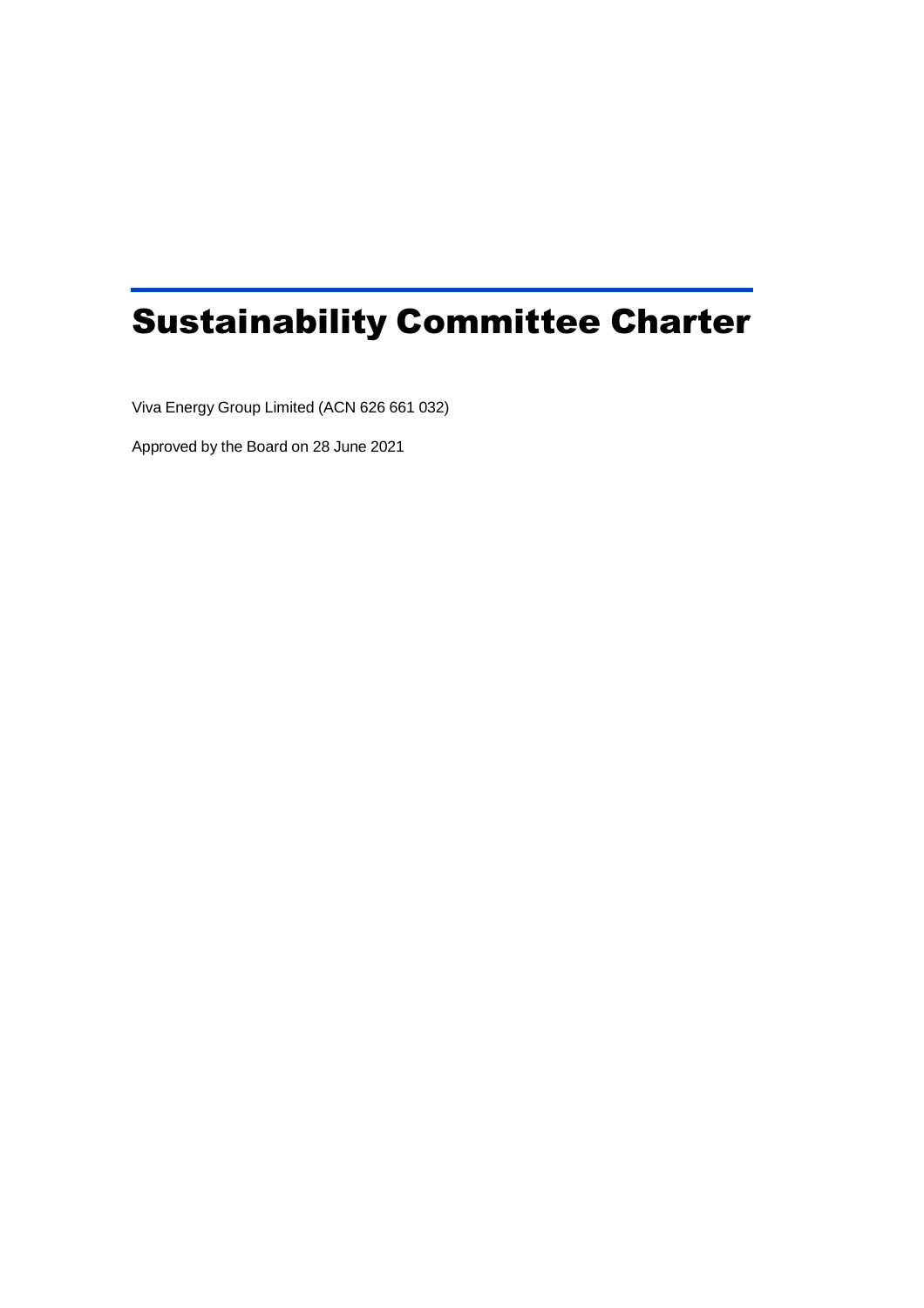# **1 Role of the Sustainability Committee and authority**

- (a) The Sustainability Committee (**Committee**) assists the board (**Board**) of Viva Energy Group Limited (**Company**) in fulfilling its responsibilities for corporate governance and oversight in relation to matters of health, safety, security and environment (**HSSE**) and matters of community, product quality and sustainability (**Community**, and together with HSSE, **HSSEC**), as set out in this Charter (**Charter**). The purpose of this Charter is to confirm the general authority delegated to the Committee by the Board and to set out the role, responsibilities, membership and operation of the Committee.
- (b) The Committee is a committee of the Board established in accordance with the Company's Constitution and authorised by the Board to assist it in fulfilling its statutory and regulatory responsibilities. It has the authority and power to exercise the role and responsibilities set out in this Charter and granted to it under any separate resolutions of the Board from time to time. The Committee is accountable to the Board for its performance.

### **2 Membership**

- (a) The Committee will comprise:
	- (i) only non-executive directors; and
	- (ii) at least three members, a majority of whom are independent directors.
- (b) The appointment and removal of Committee members is the responsibility of the Board, and membership of the Committee is as approved by the Board.
- (c) All Committee members must have the capacity to devote the required time and attention to prepare for and attend Committee meetings.
- (d) All Committee members will be appointed for a fixed period of no more than three years, with Committee members generally being eligible for re-appointment subject to the Committee meeting the relevant criteria established in paragraph (a) above.
- (e) The chair of the Committee (**Committee Chair**) will be nominated by the Board and be an independent director.
- (f) A Committee member may resign as a member of the Committee upon reasonable notice in writing to the Committee Chair.
- (g) If a Committee member ceases to be a director of the Company their appointment as a member of the Committee is automatically terminated with immediate effect.
- (h) The Company Secretary of the Company or a designate will be secretary to the Committee (**CommitteeSecretary**).

## **3 Duties and responsibilities**

The Committee will undertake the following functions. The Committee may require management to report on any such matters in order that it may perform its review or oversight of such functions.

#### *General*

- (a) The Committee will receive information and undertake reasonable steps to:
	- (i) review the performance of the Company in relation to HSSEC matters (including greenhouse gas emissions), decisions and actions, including the health, safety and environmental consequences of the activities of Company and the impacts on employees, third parties, the environment, communities and the reputation of the Company;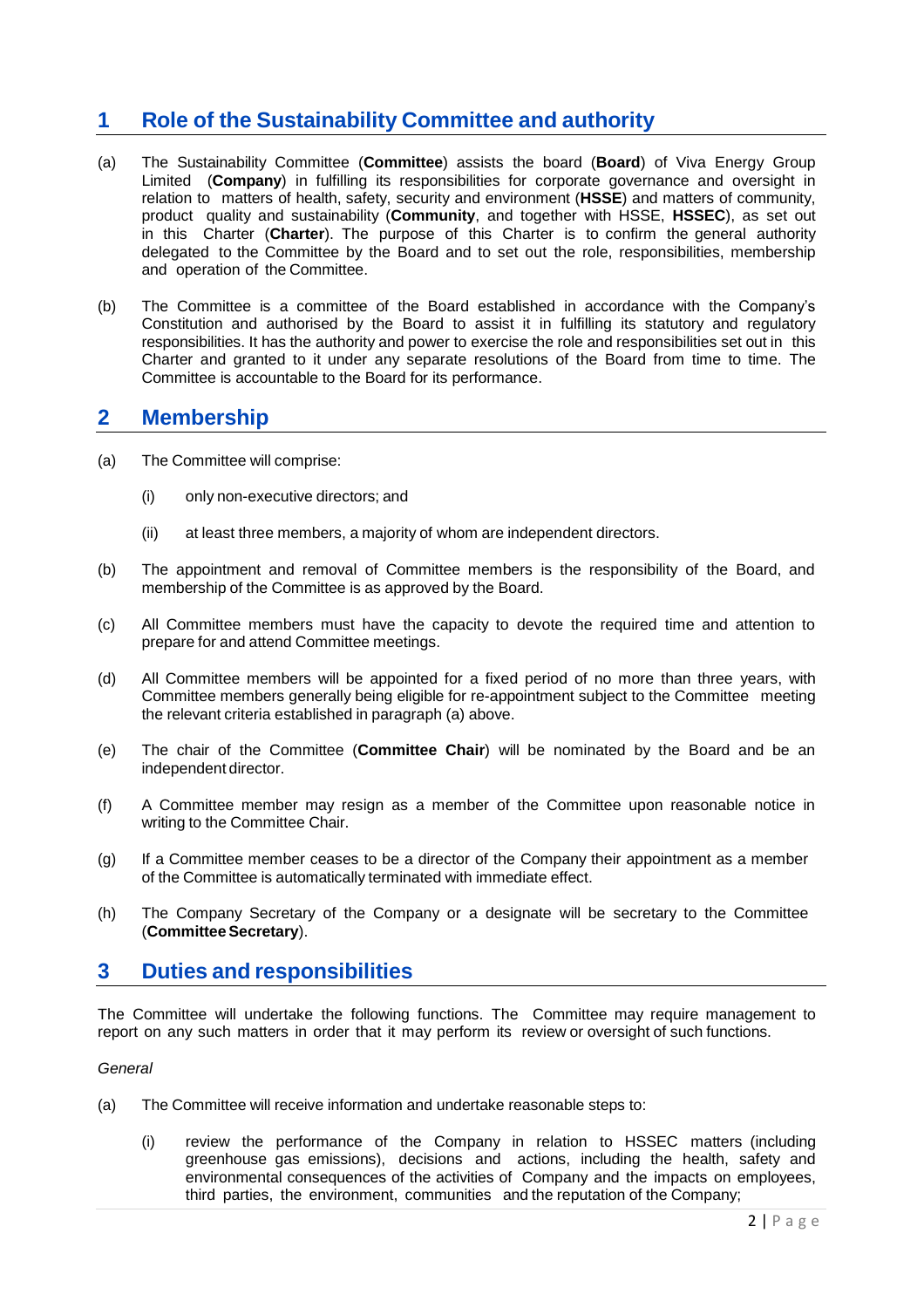- (ii) review the Company's compliance with legal and regulatory obligations in relation to HSSEC policies and procedures, including, without limitation, the workplace health and safety and environmental regulations implemented by the various Australian states;
- (iii) review and consider for approval the objectives, targets and key performance indicators that will drive continuous improvement in HSSEC performance;
- (iv) review and consider for approval the audit and assurance plan in respect of HSSEC matters, as presented by management;
- (v) monitor any significant changes to the HSSEC risk profile or business strategies to identify any impact on the audit and assurance plan;
- $(vi)$  review and advise the Board in respect ofhealth, safety, environmental and social sustainability matters;
- (vii) review any public reports or other publications issued by the Company in relation to the matters within the Committee's responsibilities, and management shall provide the Committee with any such reports for review in advance; and
- (viii) review any reports on HSSEC litigation matters with the potential to have a significant impact on the Company and its related bodies corporate (**Group**).

#### *HSSE Risk Management Framework and HSSE Management System*

- (b) The Committee will receive information and undertake reasonable steps to review:
	- (i) the adequacy and effectiveness of the HSSE Risk Management Framework and HSSE Management System, in particular in relation to:
		- (A) identifying and managing HSSE risks that are material to the Group;
		- (B) complying with HSSE legal and regulatory requirements; and
		- (C) the timely response to incidents, risks and hazards;
	- (ii) reports from external and internal audits covering material issues arising from the application of the audit and assurance plan in relation to HSSE matters and the other matters within the Committee's responsibility, and the status of actions taken by management to address audit and assurance findings; and
	- (iii) investigations into significant occupational health and safety, environmental or product quality incidents with the potential to have a significant impact, and the associated actions to prevent the recurrence of those incidents.

#### *Resourcing and internal audit and assurance*

- (c) The Committee will receive information and take reasonable steps to review:
	- (i) the number, nature and resources and effectiveness of the resources in place to support effective implementation of the HSSE Management System, including in respect of the audit and assurance function; and
	- (ii) the performance of the Group Safety Manager, and make observations to management or the Board in relation to this.
- (d) The appointment or removal of the Group Safety manager will be subject to approval of the Committee.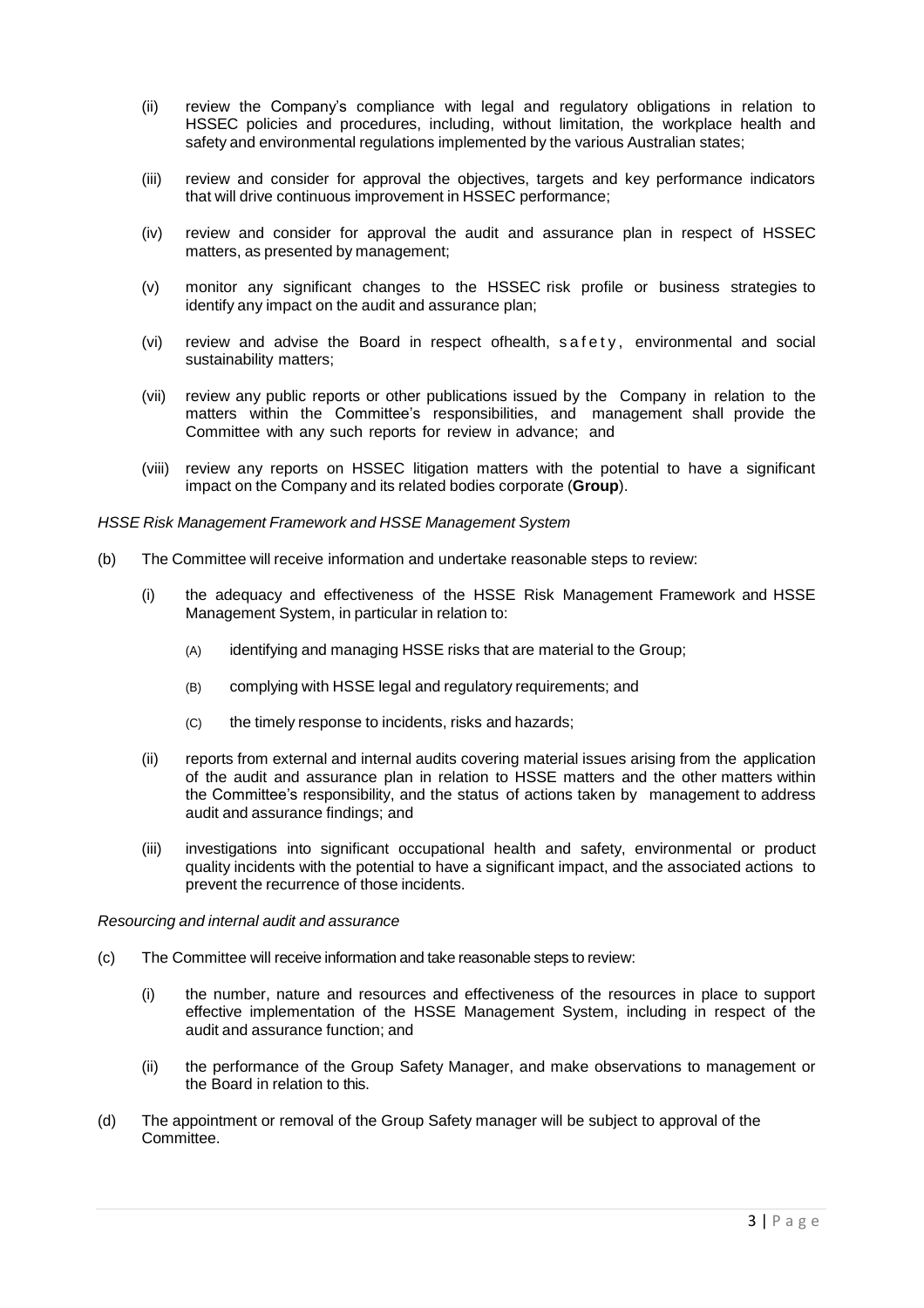#### *Community and sustainability reporting*

- (e) The Committee will oversee the performance of the community programs of the Company. The Committee will review regular reports of the community program in respect of the management and any associated risks.
- (f) The Committee will review and make recommendations to the Board in relation to the approval of the annual sustainability reporting (including on matters of greenhouse gas emissions), and oversee the preparation of disclosures regarding sustainability matters in the Company's annual report and other public disclosures (as appropriate).

## **4 Reporting**

- (a) The Committee will:
	- (i) regularly report to the Board on all matters relevant to the Committee's role and responsibilities;
	- (ii) report and, as appropriate, make recommendations to the Board after each Committee meeting on matters dealt with by the Committee;
	- (iii) advise the Board in a timely manner of any matters or recommendations requiring the attention of the Board, and will ensure that the Board is made promptly aware of any matters brought to the attention of the Committee that may significantly impact the Company; and
	- (iv) as and when appropriate, seek direction and guidance from the Board on HSSEC matters.
- (b) Minutes of Committee meetings will be included in the papers for the next full Board meeting. All Committee papers and minutes of Committee meetings will be available for inspection by any director of the Company on request.

## **5 Meetings**

- (a) The Committee will meet as frequently as is required to undertake its role effectively but not less than three times a year.
- (b) A quorum for any meeting of the Committee will be at least two Committee members, either in person or via telephone, video conference or any other technology as considered appropriate by the Committee Chair.
- (c) Any Committee member may request the Committee Secretary to convene a meeting of the Committee at any time. That request will be in writing and include an outline of the purpose for that meeting.
- (d) The Committee may invite any executive director, executive, other staff member, external auditor or any other person as it sees fit to attend all or part of a meeting of the Committee.
- (e) There is a standing invitation for all other non-executive directors to attend meetings of the Committee.
- (f) Unless determined otherwise by the Committee, there is an open invitation for the Chief Executive Officer and Group Safety Manager of the Company to attend meetings of the Committee.
- (g) The Committee may meet with external advisers, any executive or other employee or any other non-executive director of the Company, and may do so with or without management present.